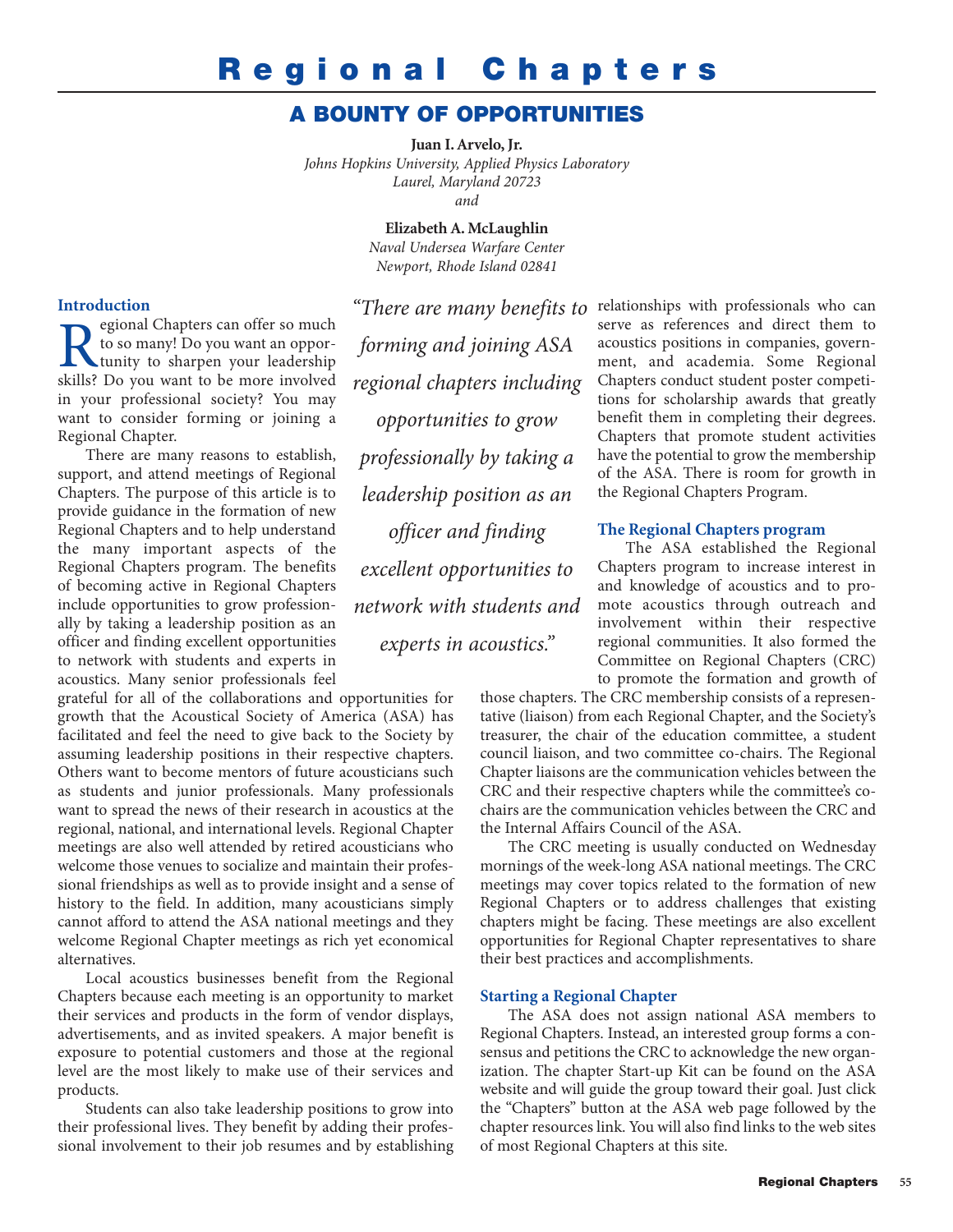Early in the formation of a Regional Chapter, the organizing group should become familiar with the make-up of the potential chapter members. Questions that you may ask yourself are—is there enough critical mass to support a Regional Chapter? Are the potential members tightly concentrated to minimize their travel distance to the meetings? What are their acoustics fields of interest? How enthusiastic would they be in attending local acoustics meetings? What else could attract ASA and non-ASA members to the meetings? Would they prefer to meet at a restaurant or in a conference room in a local business organization, college or university? Would they attend tours to local acoustics facilities or concert halls? How often should the meetings be held?

To answer these questions a survey of local ASA members can be conducted. A survey may be as simple as questions in a text e-mail message or as a web form that sends the answers in the form of an e-mail message when submitted. A web form survey that was used by the Washington, DC Regional Chapter is available to use as a template at: asachapterdc.org/survey/webform.htm. Feel free to download and modify it at will. E-mail broadcast is also available to distribute the survey or to announce the chapter organizing meetings. To broadcast the survey to local members, the coordinator should contact the ASA office manager, Elaine Moran ([elaine@aip.org\), re](mailto:elaine@aip.org)questing that the broadcast be distributed to local members. You may furnish, for example, a number of relevant zip codes or request the broadcast be sent to members in the entire state. The number of submitted forms is a good indicator of interested regional members. Survey questions could also include preferences of meeting days of the week, time, and duration. The survey also serves to obtain the buy-in of local members to attend the meetings that they may wish to influence and to increase member involvement.

Follow-up yearly surveys of the chapter members may provide additional feedback to assess what is working and what needs to change. Ask them to suggest speakers who might attract them to the next meeting. They might also have good ideas on other possible venues. Documents explaining how to draft a meeting announcement and how to prepare for a meeting are available to download from the ASA Chapter resource webpage.

#### **Regional Chapters tools and support**

The Regional Chapters Internet presence has become the most useful communication tool for some chapters. Pertinent information that can be found in these pages includes contact information of the chapter officers and announcements of chapter meetings. Another example of Internet presence is the formation of a chapter newsgroup where members can broadcast messages to the entire group on topics related to acoustics. The Washington DC chapter formed a newsgroup ([http://groups.yahoo.com/~asachapterdc\) of](http://groups.yahoo.com/~asachapterdc) more than 200 members where future chapter meetings are announced and where their monthly electronic newsletter (*Acoustics Update*) is distributed. *Acoustics Update* contains acoustics-related news with links to the news sources for the full stories. Even though this newsgroup was originally intended for Regional

Chapter members, it currently includes a significant number of members from other states and countries that find the newsgroup to be very useful in keeping them informed of the latest developments. As another example of a communication tool, the Mexico City Regional Chapter publishes its own newsletter and makes hardcopies available to its members.

Chapter monetary support from the ASA is multifaceted. Newly approved Regional Chapters receive a start-up fund of one thousand dollars to cover their expenses during their initial year of activities. During subsequent years, each chapter obtains a reimbursement of five hundred dollars per year plus five dollars per meeting-attendee during that entire calendar year. Hence, sign-in sheets are paramount for the financial support of the chapters. The chapters are also encouraged to conduct student-outreach efforts and reimbursements of two hundred dollars per year are offered for talks and demonstrations at local schools. Another two hundred dollars per year is reimbursed for science fair student awards and an additional two hundred dollars per year for university student participation awards. The Madras-India chapter, for example, is very active and focuses their efforts on high school events. Chapters may also offer honoraria to invited speakers. Eighty percent of these funds are reimbursed up to \$500 per year.

The Regional Chapters program also benefits from the support of organizations and individual contributors. For example, Larry and Julia Royster, long-time champions of the Regional Chapters program, started and have generously funded the Royster Student Scholarship Award Program through a grant to the ASA. This competition is held every year by one or two Regional Chapters that want to hold the competition and are approved by the CRC at the spring ASA meeting. A scholarship award can be as much as five thousand dollars. Each poster must be on a topic related to hearing conservation or noise control such as education, sound surveys, hearing protection, audiometric evaluations engineering and administrative controls. Additional details for this competition may be found on the chapter resources webpage. The North Carolina chapter has already conducted several competitions and they include additional awards based on donations collected from local organizations.

Some chapters charge yearly membership fees or a nominal meeting registration fee to supplement the support from the ASA. These extra funds may be used to pay for banquets or catering during the meetings. Other chapters are thriftier and do not charge a fee for meeting attendance. Their objective is to attract students and non-ASA members that might be interested in the talks. Each chapter is free to decide how to arrange its finances. However, the ASA requires a yearly financial report and limits the reimbursement if the chapter's balance is above two thousand dollars unless prior arrangements have been made.

#### **Identifying potential chapters**

There are currently 17 active Regional Chapters, three of which are student chapters, and two are international chapters; one in Madras, India, and the other in Mexico City, Mexico. The number of chapters is growing thanks to the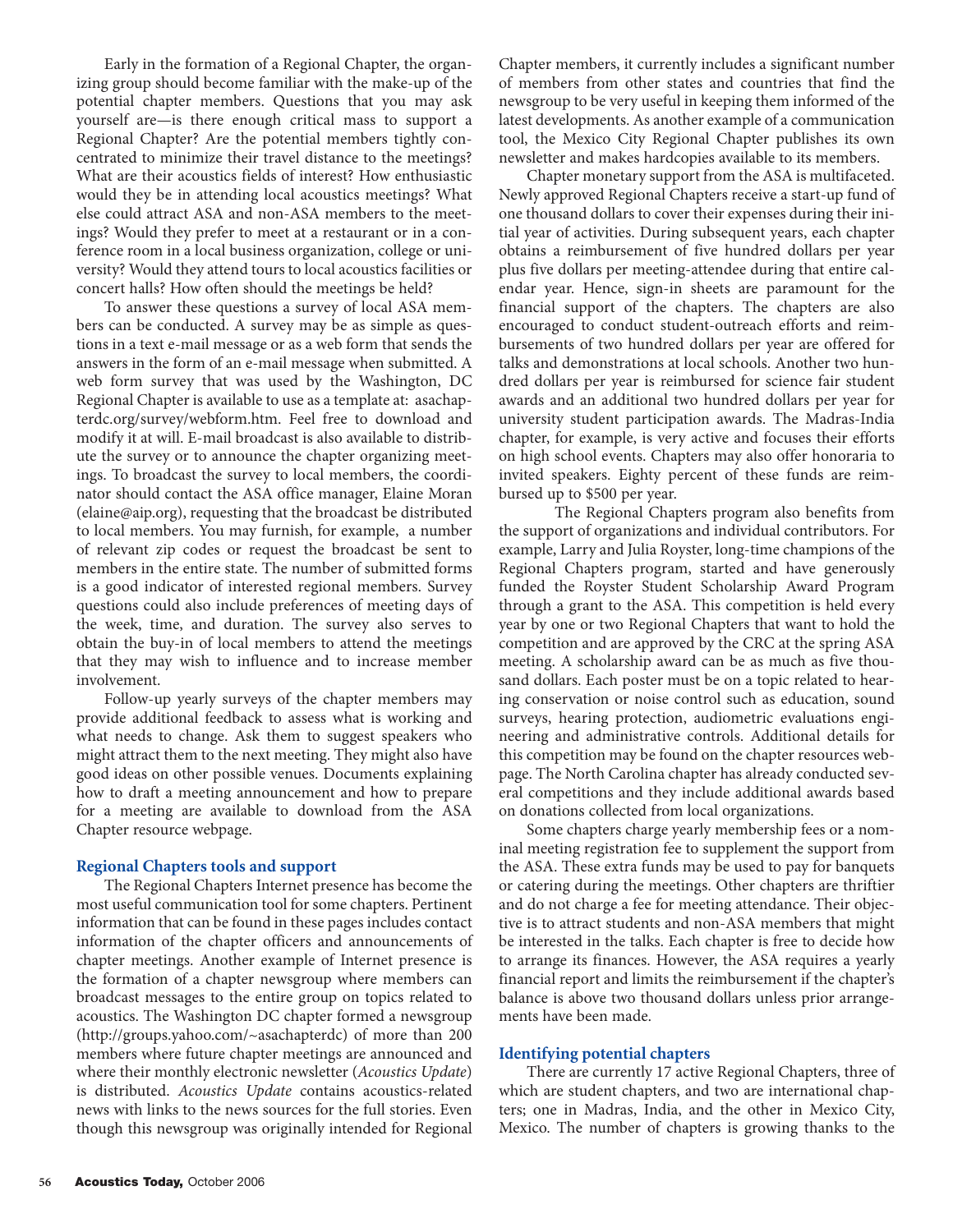

*Fig.1. ASA membership population distribution across the northeastern United States. Each red dot represents the mailing zip code location of each member as of September 2005. A 2-D Gaussian random number generator with a standard deviation of two minutes of a degree was added to the dots to spread the location of members that share the same zip code.*

recent ASA approval on the formation of student chapters. Each chapter has its own character and activity level, which are influenced by the motivation and desires of the officers and members.

Meeting attendance depends on many factors including ASA regional member population size, density, and fields of interest. Figure 1 illustrates the ASA member population distribution as of September 2005 in the Northeastern United States. Each red dot represents the zip code of the mailing address of each member. Note that the largest population distribution runs along the northeastern corridor from Boston, MA, to Washington, DC. Most chapters are located in regions with a very high member population size and density. There are other regions, such as spots in Connecticut, Norfolk VA, and New York State, that may support Regional Chapters.

Population size and density are not the only factors in determining if a region can support a chapter. North Carolina has a very active chapter but the number (75) and density of ASA members are not large as indicated in Fig. 2. Why? Most chapters encourage non-ASA members including students that greatly increase attendance and outreach. The Norfolk area has a similar population size but does not have a chapter.

Oxford, MS, does not have a chapter but it has a very tight population size of 35 members. In Florida, the Gainesville area has a chapter that just re-started. It has a very tight population density that benefits the chapter since members will have a shorter trip to and from the meeting location. In the past, however, this chapter covered most of the state by holding meetings in various locations. ASA members in



*Fig. 2. ASA membership population distribution across the eastern United States.*



*Fig. 3. ASA membership population distribution across the western United States.*

Texas are mainly in the Austin, Dallas, and Houston areas. Dallas has an active chapter (North Texas Chapter) that supports science fairs.

There are Chapters in Cincinnati, Columbus, and Madison. The chapter in Minneapolis is very active (Upper Midwest Chapter). Detroit, Pittsburgh, Indianapolis, Champaign, St. Louis, and Buffalo could also support Regional Chapters but none have been established in these cities yet. Thirty-one ASA members and students in Lincoln, Nebraska have recently formed the University of Nebraska Student Chapter. The most recently formed Regional Chapter is the Student Chapter at the University of Kansas.

Among the western states (see Fig. 3), Denver has about 84 members but lacks a Regional Chapter. Salt Lake City, with 63 members, has a recently activated student chapter at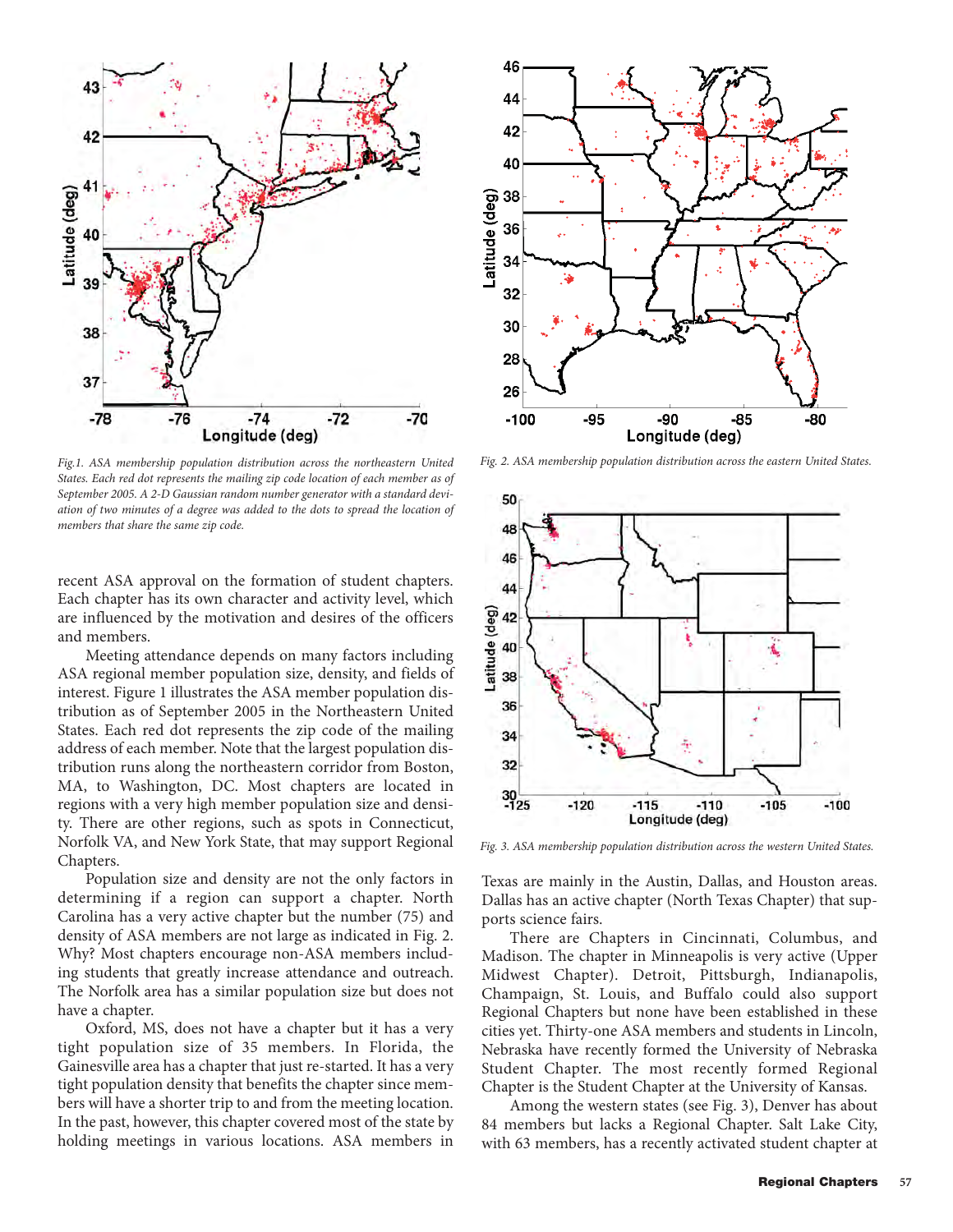Brigham Young University (BYU). The San Diego, Orange County and Los Angeles chapters are somewhat active in southern California, but this figure shows that the chapterless San Francisco/San Jose area has the potential for chapter activities.

Knowledge of the region's population size and density is also helpful in tempering the expectations when counting the attendees in a chapter meeting. A good rule-of-thumb of involvement in chapter activities is to count on about 10% to 20% of the local ASA member population to attend the first chapter meeting.

After a long time of inactivity, the first chapter meeting tends to attract the most attendance. ASA members in the Metropolitan New York Chapter region and the Washington DC Chapter region have revitalized their Chapters with great success. It is very rewarding to receive comments of gratitude from attendees thanking the organizers for moving the chapter forward.

Presently, this study has been limited to US membership. However, the CRC also welcomes additional professional and student chapters from other countries.

# **Developing a sustainable Regional Chapter**

Once the chapter is formed and the first meetings have been conducted, the next step of a good leader is to ensure that the chapter is sustainable. The leadership of the chapter can accomplish this by giving others the opportunity to prepare for and conduct a meeting with supervision. After a successful meeting, the leader should celebrate the accomplishment and let everyone in the team know that, in fact, the collective efforts contributed to this success.

To build the leadership among the active members, the proven leader should step aside and allow those interested to take on the responsibilities of leadership positions. Holding office for more than a couple of years in the same executive position is too long and the chapter may risk becoming stagnant. For example, when the chapter chair becomes the pastchair he or she can step aside and offer guidance to the following leadership. The new chair should have a vision to direct the chapter, be able to share this vision to the team and motivate them to increase member involvement.

A yearly officers meeting is paramount to regroup and discuss the status of the chapter and where to go from there. A new chapter may start with just a handful of technical meetings in a year. Depending on the feedback of meeting attendees, they may want to add other activities such as tours or school visits. The chapter may benefit by assigning a coordinator responsible for each event.

Always try something new even if it feels risky. If the idea does not achieve the intended objective, then learn why and perhaps try a different approach or just move-on to entertain other ideas. Otherwise, the meetings may become overly routine and chapter attendance may dwindle until officers become discouraged and the chapter becomes suited for deactivation. Encourage variety to maintain the value of the chapter to its members.

Diversifying the talks also contributes to interesting meetings. Invite talks from as many fields of acoustics as possible keeping in mind the preferences of the chapter members. Invite speakers from industry, government, and academia to offer a wide range of perspectives. Avoid inviting too many speakers from the same organizations. Inviting women and minorities to add to the diversity of the speakers would likely attract attendees from those same groups. Hold some meetings at universities to attract students, but move to restaurants and other venues during the summer since students are more likely to be at the beach at that time of the year.

Some chapters value their interactions with other professional societies and they assign people to serve as liaisons to the other societies such as the American Physical Society (APS) or the Institute of Electrical and Electronics Engineers (IEEE). Increased attendance is possible by coordinating joint meetings with Regional Chapters from other professional societies with common interests. Members from the co-hosting society may become interested in joining the ASA chapter. Joint meetings with another ASA Regional Chapter are also possible where the meeting can be held at a venue half way between the areas covered by the chapters. For example, the North Carolina and Washington DC chapters conducted a joint two-day meeting at Hampton, VA. The Narragansett and Boston Regional Chapters have also held joint meetings. Joint meetings also allow the chapters to learn from each other.

Something different may include coordinating a "double-feature" with two invited speakers from two different fields of acoustics. Perhaps a meeting featuring university students where each gets 15 minutes to talk about their research topics. This would be a great opportunity to provide constructive feedback and to videotape their talks so that they can see for themselves how well they did and where they should make improvements. If the meetings are videotaped, consider making them available at a nominal fee to members who really wanted to listen to the talk but were unable to attend.

Selecting good speakers requires some research. The program of the ASA national meetings is a source of valuable information. Just take a few moments to look through the latest program to search for speakers with addresses within your chapter's area. These speakers could easily deliver the same talk at a chapter meeting with little need for additional preparation. If the chapter liaison or any officer has the opportunity to attend the national meeting, it would take just a few minutes to assess the quality of the talk before inviting the speaker to deliver that same talk at a chapter meeting. Also the chapter's honorarium may be used to invite a prominent speaker from out of town that may draw attendance.

It also may be important to cater to the speaker preferences of the regional areas. The authors analyzed the statistics connected with each state and found that there seemed to be a predominance of member interest that is unique for each. The primary field of interest in California is noise control, while Massachusetts is dominated by psychological and physiological acoustics, New York focuses on speech communication, Maryland on underwater acoustics, and Pennsylvania is equally dominated by physical acoustics and noise control. Illinois dominates in architectural acoustics but has no interest in ultrasound. Hawaii is mainly interested in animal bioacoustics. Also, a whopping 63% of Mississippi's